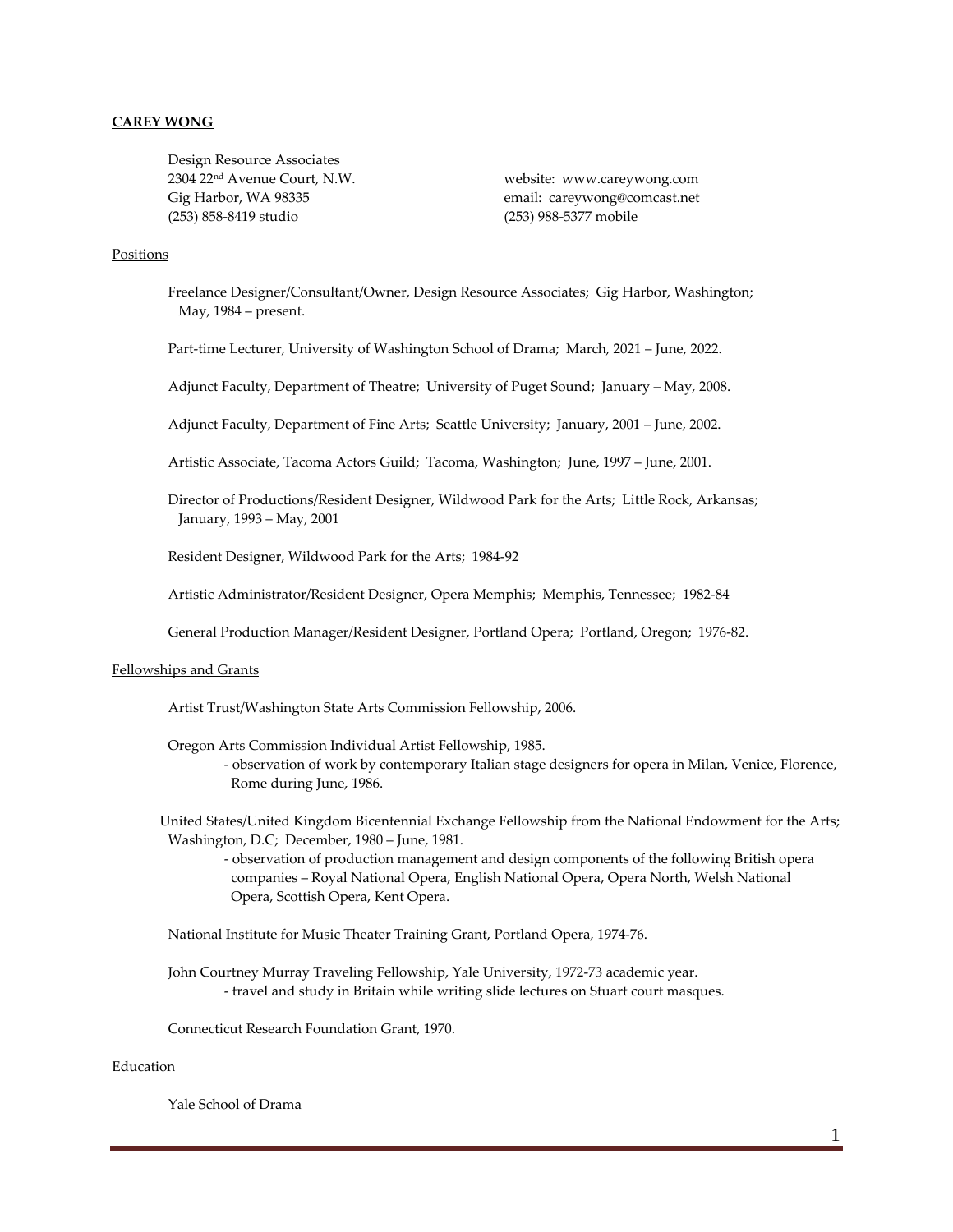B.A., Scholar of the House, Yale College

- Phi Beta Kappa
- Summa Cum Laude
- Honors with Exceptional Distinction, Scholars of the House Program. Thesis: "An
- Historical Reconstruction of Ben Jonson's masque of 1620, NEWES FROM THE NEW WORLD DISCOVER'D IN THE MOONE" (American premiere production: 4 performances).

## List of Shows Designed

Please see separate listing of over 300 shows designed.

## Publications

STAGE OF THE ART; Tempe, Arizona.

Cover and profile; Winter, 2002.

ENTERTAINMENT CRAFTS; New York, New York.

"Carey Wong on Display," November, 1993.

"How to Build Scale Models," April, 1987.

"Save Money with Creative Set Recycling," October, 1986.

"Appliques for Biedermeier Gowns," November/December, 1979.

"Scenic Solutions with Fibers – Curtains, Columns, and Forests with Rope Fibers;" September,1978.

"Supergraphing Sets and Costumes for THE LIFE OF ORESTES," September, 1976.

#### **Exhibitions**

THE WORLD TRANSFORMED: SCENIC DESIGNS BY CAREY WONG

- One-man show. Retrospective of the last three decades of work. Portland Chinatown Museum. February - May, 2022.

#### RE-CREATED WORLDS: THE COLLABORATIVE VISION OF STAGE DESIGN

- One-man show. Five-year traveling exhibition created by the Corvallis Arts Center and administered by Visual Arts Resources of Eugene, Oregon. July, 1991 – June, 1996.

1991 PRAGUE QUADRENNIAL – "MOZART IN AMERICA: DESIGN FOR OPERA"

- Group show. Gold Medal Award Exhibition at the Palace of Culture, Prague, Czechoslovakia, in June, 1991. Exhibit also shown at New York Public Library for the Performing Arts (December, 1991– February, 1992) and at 1992 USITT Convention in Seattle.

OREGON ARTS COMMISSION FELLOWSHIP ARTISTS – 1984-1986

- Group show. A.N. Bush Gallery, Salem Art Association; Salem, Oregon. January – February, 1987.

# CREATING WITHIN THE BLACK BOX -

 -One-man show. American Institute of Architects Gallery, Dekum Building; Portland, Oregon. October – December, 1981.

#### PORTLAND OPERA: PANACHE GONE GRAND!

-Group show. University of Oregon Art Museum; Eugene, Oregon. Fall, 1977.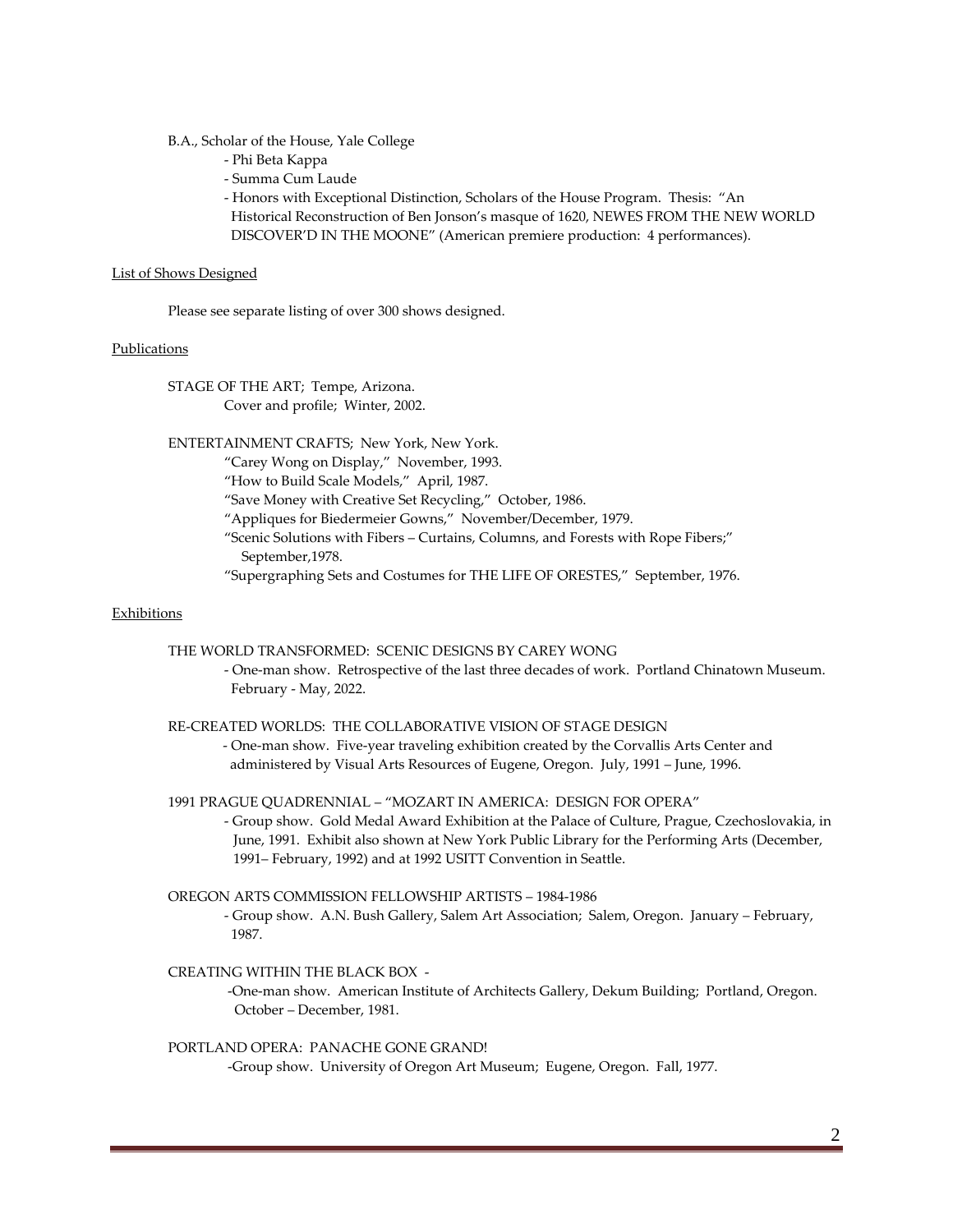#### DESIGNS FOR THE THEATRE

- One-man show. White Gallery, Portland State University; Portland, Oregon. Summer, 1974.

# Professional Affiliations

United Scenic Artists, Local 829 – Scenic and Costume Design categories.

## Awards

*2015 Footlight Award – Design Marvels* – flying car from **CHITTY CHITTY BANG BANG**, Seattle Children's Theatre; awarded by Misha Berson, Seattle Times theatre critic; Seattle, Washington.

*2014 Footlight Award – Dazzling Designs –* **DICK WHITTINGTON AND HIS CAT,** Seattle Children's Theatre; awarded by Misha Berson, Seattle Times theatre critic; Seattle, Washington.

*2014 Footlight Award – Local Treasure* – *Prolific scenic designer Carey Wong*; awarded by Misha Berson; Seattle Times theatre critic; Seattle, Washington.

*2014 Gypsy Rose Lee Award – Excellence in Set Design (Larger Theatre)* – **THE BOY AT THE EDGE OF EVERYTHING**, Seattle Children's Theatre; by the Seattle Theatre Writers Group.

*2013 Footlight Award – Dazzling Designs –* **BOEING BOEING**, Seattle Repertory Theatre, and **JAMES AND**  THE GIANT PEACH, Seattle Children's Theatre; awarded by Misha Berson, Seattle Times theatre critic; Seattle, Washington.

*2013 Gypsy Rose Lee Award – Excellence in Set Design (Larger Theatre)* – **BOEING, BOEING**, Seattle Repertory Theatre; by the Seattle Theatre Writers Group.

*2013 Broadway World – Seattle Critic's Choice Award – Best Scenic Design (Tie)* – **BOEING, BOEING**, Seattle Repertory Theatre; by Jay Irwin.

*2012 Footlight Award – Design Magic –* **HOTEL ON THE CORNER OF BITTER AND SWEET,** Book-It Repertory Theatre, and A SINGLE SHARD, Seattle Children's Theatre; awarded by Misha Berson, Seattle Times theatre critic; Seattle, Washington

*2012 ariZoni Award - Best Scenic Design for a Play -* **THE SUN SERPENT**, Childsplay; awarded by ariZoni Theatre Awards of Excellence; Phoenix, Arizona.

*2011 ariZoni Award - Best Scenic Design for a Play -* **THE BORROWERS**, Childsplay; awarded by ariZoni Theatre Awards of Excellence; Phoenix, Arizona.

*2010 ariZoni Award - Best Scenic Design for a Play -* **GLORIOUS!**, Phoenix Theatre; awarded by ariZoni Theatre Awards of Excellence; Phoenix, Arizona.

*2008 Footlight Award – Superlative Designs –* **THE HUNDRED DRESSES**, **BLUENOSE**, and **NIGHT OF THE**  LIVING DEAD, Seattle Children's Theatre; awarded by Misha Berson, Seattle Times theatre critic; Seattle, Washington.

*2007 Footlight Award – Designer of the Year –* **MURDERERS** and **BIRDIE BLUE**, Seattle Repertory Theatre, and **THE NEVERENDING STORY** and **ADDY: AN AMERICAN GIRL STORY**, Seattle Children's Theatre; awarded by Misha Berson, Seattle Times theatre critic; Seattle, Washington.